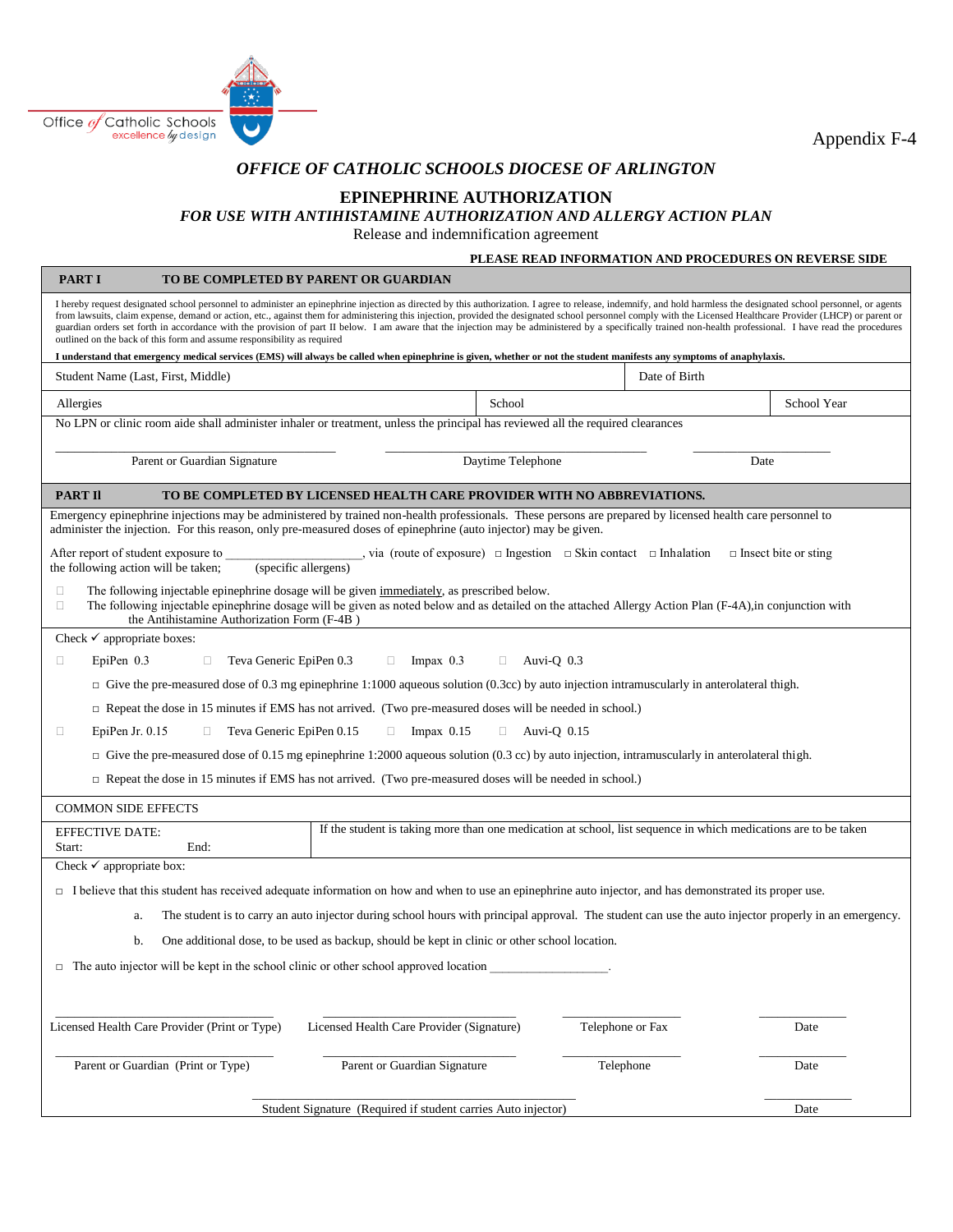#### **PART III TO BE COMPLETED BY PRINCIPAL OR REGISTERED NURSE**

#### Check  $\checkmark$  as appropriate:

- □ Parts I and II above are completed including signatures. (It is acceptable if all items in part II are written on the LHCP stationery or a prescription pad.)
- □ Auto injector is appropriately labeled. Date by which any unused Auto injectors are to be collected by the parent (within one week after expiration of the physician order or on the last day of school).

I have reviewed the proper use of an Auto Injector with the student and,  $\Box$  agree  $\Box$  disagree that student should self carry in school.

\_\_\_\_\_\_\_\_\_\_\_\_\_\_\_\_\_\_\_\_\_\_\_\_\_\_\_\_\_\_\_\_\_\_\_\_\_\_\_\_\_\_\_\_\_ \_\_\_\_\_\_\_\_\_\_\_\_\_\_\_\_\_\_\_\_\_\_\_\_\_\_\_\_\_\_\_

Signature Date

Revised 2019

# **PARENT INFORMATION ABOUT MEDICATION PROCEDURES**

- 1. **In no case may any health, school, or staff member administer any medication outside the framework of the procedures outlined here in the** *Office of Catholic Schools Policies and Guidelines* **and** *Virginia School Health Guidelines* **manual**.
- 2. **Schools do NOT provide medications for student use**.
- 3. Medications should be taken at home whenever possible. The first dose of any new medication must be given at home to ensure the student does not have a negative reaction.
- 4. Medication forms are required for each Prescription and Over the Counter (OTC) medication administered in school.
- 5. **All** medication taken in school must have a parent/guardian signed authorization. Prescription medications, herbals and OTC medications taken for 4 or more consecutive days **also** require a licensed healthcare provider's (LHCP) written order. **No medication will be accepted by school personnel without the accompanying complete and appropriate medication authorization form**.
- **6. The parent or guardian must transport medications to and from school.**
- 7. Medication must be kept in the school health office, or other principal approved location, during the school day. All medication will be stored in a locked cabinet or refrigerator, within a locked area, accessible only to authorized personnel, unless the student has prior written approval to self-carry a medication (e.g. inhaler, autoinjector). If the student self carries, it is advised that a backup medication be kept in the clinic.
- 8. Parents/guardians are responsible for submitting a new medication authorization form to the school at the start of the school year and each time there is a change in the dosage or the time of medication administration.
- 9. A Licensed Health Care Provider (LHCP) may use office stationery, prescription pad or other appropriate documentation in lieu of completing Part II. The following information written in lay language with no abbreviations must be included and attached to this medication administration form. Signed faxes are acceptable.
	- a. Student name
	- b. Date of Birth
	- c. Diagnosis
	- d. Signs or symptoms
	- e. Name of medication to be given in school
	- f. Exact dosage to be taken in school
	- g. Route of medication
	- h. Time and frequency to give medications, as well as exact time interval for additional dosages.
	- i. Sequence in which two or more medications are to be administered
	- j. Common side effects
	- k. Duration of medication order or effective start and end dates
	- l. LHCP's name, signature and telephone number
	- m. Date of order